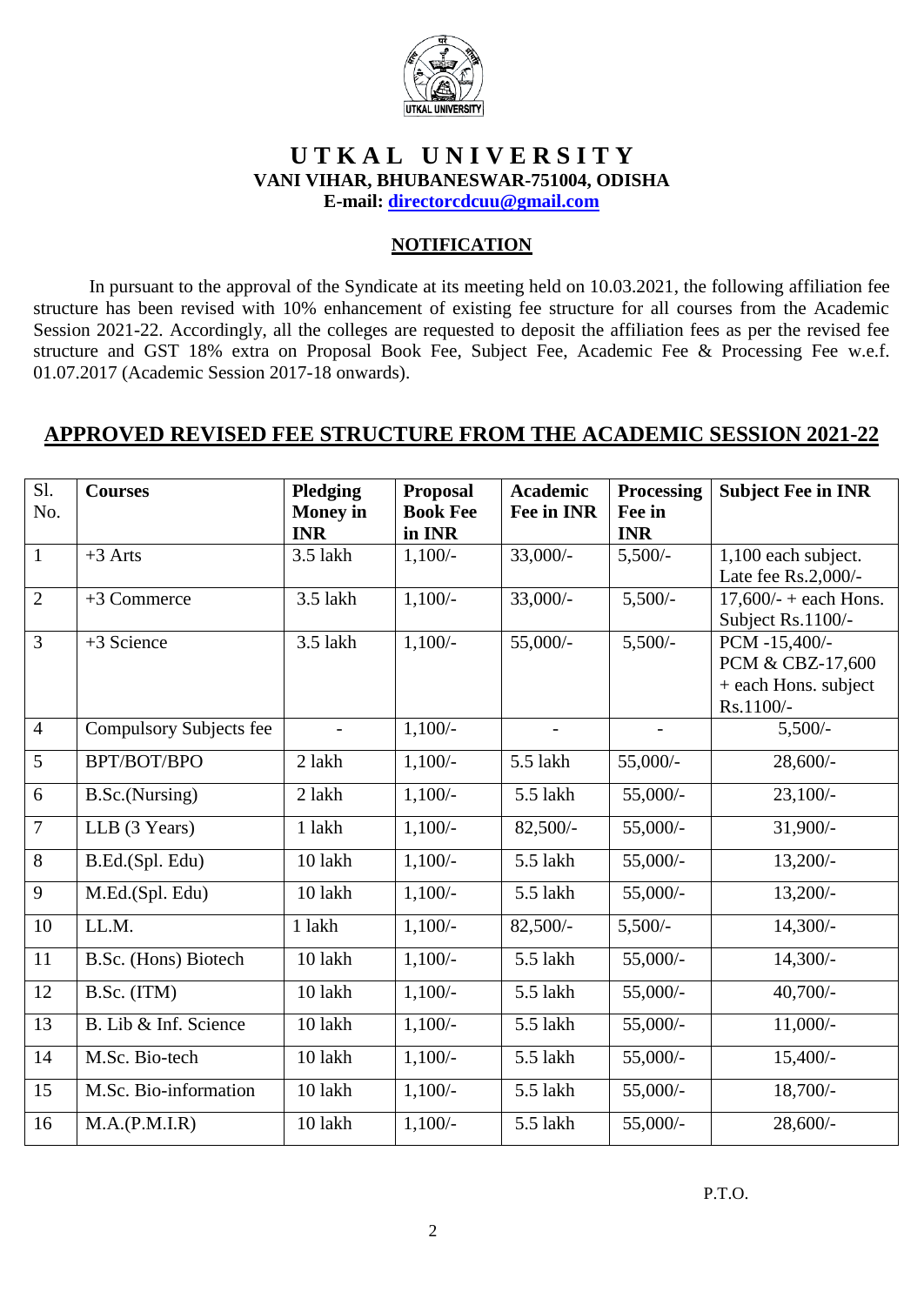| Sl.<br>No. | <b>Courses</b>                | Pledging<br><b>Money</b> in<br><b>INR</b> | <b>Proposal</b><br><b>Book Fee</b><br>in INR | <b>Academic</b><br><b>Fee in INR</b> | <b>Processing</b><br>Fee in<br><b>INR</b> | <b>Subject Fee in INR</b> |
|------------|-------------------------------|-------------------------------------------|----------------------------------------------|--------------------------------------|-------------------------------------------|---------------------------|
| 17         | M.F.C.                        | 10 lakh                                   | $1,100/-$                                    | 5.5 lakh                             | 55,000/-                                  | $37,400/-$                |
| 18         | M.J.M.C.                      | 10 lakh                                   | $1,100/-$                                    | 5.5 lakh                             | 55,000/-                                  | $13,200/-$                |
| 19         | <b>BSW</b>                    | 10 lakh                                   | $1,100/-$                                    | 5.5 lakh                             | 55,000/-                                  | $20,900/-$                |
| 20         | <b>MSW</b>                    | 10 lakh                                   | $1,100/-$                                    | 5.5 lakh                             | 55,000/-                                  | $13,200/-$                |
| 21         | MA(T.A)                       | 10 lakh                                   | $1,100/-$                                    | 5.5 lakh                             | 55,000/-                                  | $13,200/-$                |
| 22         | M.A. (Social Comm.)           | 10 lakh                                   | $1,100/-$                                    | 5.5 lakh                             | 55,000/-                                  | $13,200/-$                |
| 23         | <b>MHA</b>                    | 10 lakh                                   | $1,100/-$                                    | 5.5 lakh                             | 55,000/-                                  | $14,300/-$                |
| 24         | M. Sc. (Nursing)              | 10 lakh                                   | $1,100/-$                                    | 5.5 lakh                             | 55,000/-                                  | 18,700/-                  |
| 25         | <b>BASLP</b>                  | 10 lakh                                   | $1,100/-$                                    | 5.5 lakh                             | 55,000/-                                  | $26,400/$ -               |
| 26         | <b>MASLP</b>                  | 10 lakh                                   | $1,100/-$                                    | 5.5 lakh                             | $55,000/-$                                | $15,400/-$                |
| 27         | <b>MBBS</b>                   | 10 lakh                                   | $1,100/-$                                    | 5.5 lakh                             | 55,000/-                                  | $17,600/-$                |
| 28         | <b>BAMS</b>                   | 10 lakh                                   | $1,100/-$                                    | 5.5 lakh                             | 55,000/-                                  | 19,800/-                  |
| 29         | <b>BHMS</b>                   | 10 lakh                                   | $1,100/-$                                    | 5.5 lakh                             | 55,000/-                                  | 19,800/-                  |
| 30         | <b>BDS</b>                    | 10 lakh                                   | $1,100/-$                                    | 5.5 lakh                             | 55,000/-                                  | $20,900/$ -               |
| 31         | <b>BCA</b>                    | 2 lakh                                    | $1,100/-$                                    | 2.2 lakh                             | $27,500/-$                                | $34,100/-$                |
| 32         | <b>BBA</b>                    | 2 lakh                                    | $1,100/-$                                    | 2.2 lakh                             | $27,500/-$                                | 33,000/-                  |
| 33         | <b>PGDCA</b>                  | 2 lakh                                    | $1,100/-$                                    | 2.2 lakh                             | $27,500/-$                                | $13,200/-$                |
| 34         | M.Sc.(Life Science)           | 10 lakh                                   | $1,100/-$                                    | 5.5 lakh                             | 55,000/-                                  | $27,500/-$                |
| 35         | M.Sc.(Comp.Science)           | 10 lakh                                   | $1,100/-$                                    | 5.5 lakh                             | 55,000/-                                  | $27,400/-$                |
| 36         | 2 year MBA                    | 10 lakh                                   | $1,100/-$                                    | 5.5 lakh                             | 55,000/-                                  | $37,400/$ -               |
| 37         | B.Ed. & B. P. Ed              | 10 lakh                                   | $1,100/-$                                    | 5.5 lakh                             | 55,000/-                                  | $13,200/-$                |
| 38         | I.M.B.A.                      | 10 lakh                                   | $1,100/-$                                    | 5.5 lakh                             | 55,000/-                                  | $37,400/-$                |
| 39         | 4 year BA, B.Sc.B. Ed         | 10 lakh                                   | $1,100/-$                                    | 5.5 lakh                             | 55,000/-                                  | $13,200/-$                |
| 40         | Mathematics & Data<br>Science | 10 lakh                                   | $1,100/-$                                    | 5.5 lakh                             | 55,000/-                                  | $37,400/-$                |
| 41         | M Phil. Odia                  | 3.5 lakh                                  | $1,100/-$                                    | $33,000/-$                           | $5,500/-$                                 | 1,100/-each paper         |
| 42         | M Phil. English               | 3.5 lakh                                  | $1,100/-$                                    | $33,000/-$                           | $5,500/-$                                 | 1,100/-each paper         |
| 43         | M Phil. Geography             | 3.5 lakh                                  | $1,100/-$                                    | $33,000/-$                           | $5,500/-$                                 | 1,100/-each paper         |
| 44         | M Phil. Commerce              | 3.5 lakh                                  | $1,100/-$                                    | $33,000/-$                           | $5,500/-$                                 | 1,100/-each paper         |
| 45         | Arts P.G                      | 3.5 lakh                                  | $1,100/-$                                    | $33,000/-$                           | $5,500/-$                                 | $22,000/-$                |
| 46         | Commerce P.G.                 | 3.5 lakh                                  | $1,100/-$                                    | $33,000/-$                           | $5,500/-$                                 | $22,000/-$                |
| 47         | Science P.G.                  | 3.5 lakh                                  | $1,100/-$                                    | 55,000/-                             | $5,500/-$                                 | $22,000/-$                |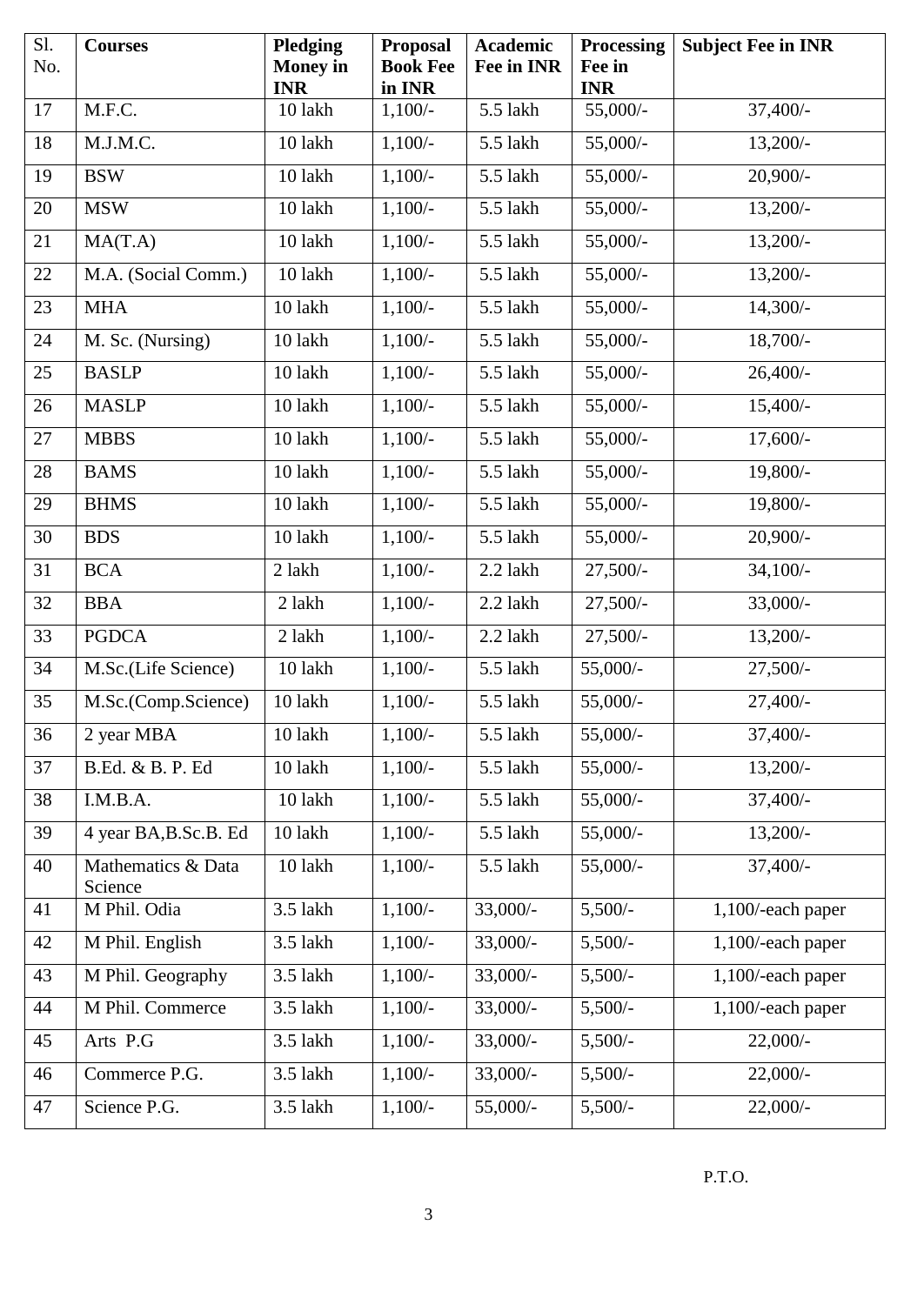| S1.<br>No. | Courses                                                   | Pledging<br>Money in<br><b>INR</b> | <b>Proposal</b><br><b>Book Fee</b><br>in INR | Academic<br>Fee in INR | Processing<br>Fee in INR | Subject Fee in<br><b>INR</b> |
|------------|-----------------------------------------------------------|------------------------------------|----------------------------------------------|------------------------|--------------------------|------------------------------|
| 48         | 5 Year Integrated Law                                     | 10 lakh                            | $1,100/-$                                    | 5,50,000               | $55,000/-$               | 42,900/-                     |
| 49         | B.J.M.C.                                                  | 10 lakh                            | $1,100/-$                                    | 5.5 lakh               | 55,000/-                 | $20,900/-$                   |
| 50         | M.D./M.S                                                  | 15 lakh                            | $1,100/-$                                    | 22 lakh                | 55,000/-                 | 16,500/- per<br>subject      |
| 51         | M. Lib. Science                                           | 10 lakh                            | $1,100/-$                                    | 5.5 lakh               | $55,000/$ -              | $11,000/-$                   |
| 52         | M.A. THM                                                  | 10 lakh                            | $1,100/-$                                    | 5.5 lakh               | 55,000/-                 | $13,200/-$                   |
| 53         | B. Ed. Spl. Edn. for HI, VI,<br><b>MR</b>                 | 10 lakh                            | $1,100/-$                                    | 5.5 lakh               | 55,000/-                 | $13,200/-$                   |
| 54         | M.Sc. Applied<br>Microbiology                             | 10 lakh                            | $1,100/-$                                    | 5.5 lakh               | 55,000/-                 | $15,400/-$                   |
| 55         | M.A. in Applied<br>Psychology                             | $3.5$ lakh                         | $1,100/-$                                    | $33,000/-$             | $5,500/-$                | $13,200/-$                   |
| 56         | <b>B.Sc. Computer Science</b>                             | 10 lakh                            | $1,100/-$                                    | 5.5 lakh               | 55,000/-                 | $40,700/-$                   |
| 57         | MPT/MPO/MOT                                               | 2 lakh                             | $1,100/-$                                    | 5.5 lakh               | 55,000/-                 | $28,600/-$                   |
| 58         | P.G. Diploma in<br>Psychiatric (Nursing)                  | 2 lakh                             | $1,100/-$                                    | 5.5 lakh               | 55,000/-                 | $23,100/-$                   |
| 59         | M.Pub .Health                                             | 10 lakh                            | $1,100/-$                                    | 5.5 lakh               | 55,000/-                 | $28,600/-$                   |
| 60         | <b>Bachelor of Naturopathic</b><br>& Yogic Science (BNYS) | 10 lakh                            | $1,100/-$                                    | 5.5 lakh               | 55,000/-                 | 19,800/-                     |
| 61         | M.Phil Clinical Psychology                                | 3.5 lakh                           | $1,100/-$                                    | $33,000/-$             | $5,500/-$                | $1,100/$ - per each<br>paper |
| 62         | M.Phil. Psychiatric Social<br>Work                        | 3.5 lakh                           | $1,100/-$                                    | $33,000/-$             | $5,500/-$                | $1,100$ - per each<br>paper  |
| 63         | Master in Dental Surgeon<br>(MDS)                         | 15 lakh                            | $1,100/-$                                    | 22 lakh                | 55,000/-                 | $16,500$ - per<br>subject    |

Sd/- REGISTRAR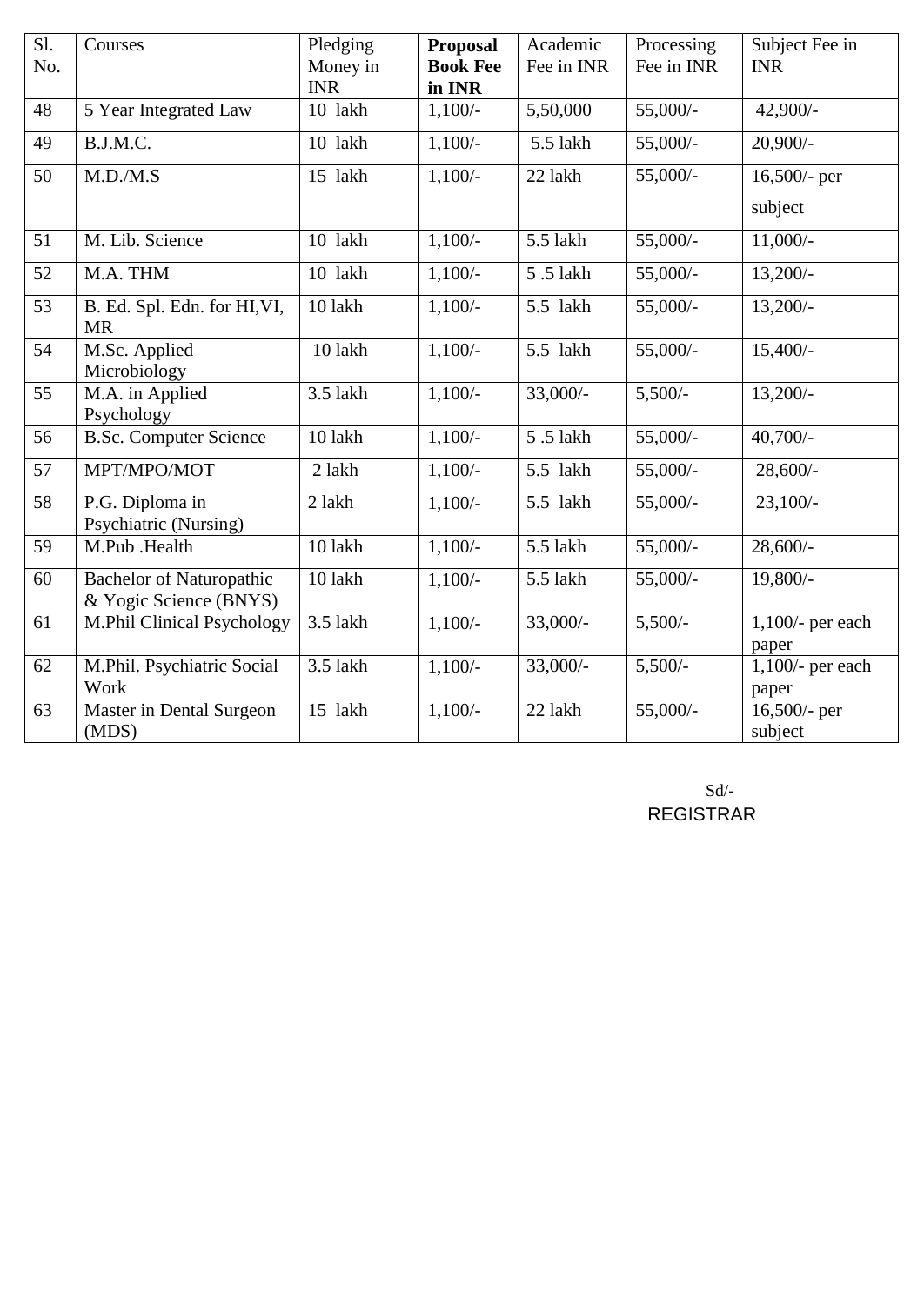

# **U T K A L U N I V E R S I T Y VANI VIHAR, BHUBANESWAR-751004, ODISHA**

**E-mail: [directorcdcuu@gmail.com](mailto:directorcdcuu@gmail.com)**

### **NOTIFICATION**

In pursuant to the approval of the Syndicate at its meeting held on 10.03.2021, the following affiliation fee structure has been approved for all courses w.e.f the Academic Sessions 2012-13 to 2020-21. The GST 18% extra on Proposal Book Fee, Subject Fee, Academic Fee & Processing Fee w.e.f. 01.07.2017 (Academic Session 2017- 18 onwards).

### **APPROVED FEE STRUCTURE w.e.f. ACADEMIC SESSIONS 2012-13 TO 2020-21 (Approved by Syndicate on 10.03.2021)**

|                | $(1$ pp over by by interest on 10.00.1021) |                                        |                                              |                                      |                                 |                                                                        |  |  |  |
|----------------|--------------------------------------------|----------------------------------------|----------------------------------------------|--------------------------------------|---------------------------------|------------------------------------------------------------------------|--|--|--|
| Sl.<br>No.     | <b>Courses</b>                             | <b>Pledging</b><br><b>Money in INR</b> | <b>Proposal</b><br><b>Book Fee</b><br>in INR | <b>Academic</b><br><b>Fee in INR</b> | <b>Processing</b><br>Fee in INR | <b>Subject Fee in INR</b>                                              |  |  |  |
| $\overline{1}$ | $+3$ Arts                                  | 3.5 lakh                               | 1,000                                        | $30,000/-$                           | $5,000/-$                       | 1,000 per subject.<br>Late fee 2,000/-                                 |  |  |  |
| $\overline{2}$ | +3 Commerce                                | 3.5 lakh                               | 1,000                                        | $30,000/$ -                          | $5,000/-$                       | $16,000/ - +$ each<br>Hons. subject<br>Rs.1000/-                       |  |  |  |
| $\overline{3}$ | +3 Science                                 | 3.5 lakh                               | 1,000                                        | $50,000/$ -                          | $5,000/-$                       | PCM -14,000/-<br>PCM & CBZ-16,000<br>+ Each Hons.<br>subject Rs.1000/- |  |  |  |
| $\overline{4}$ | BPT/BOT/BPO                                | 2 lakh                                 | 1,000                                        | 5 lakh                               | $50,000/-$                      | $26,000/-$                                                             |  |  |  |
| $\overline{5}$ | B.Sc.(Nursing)                             | 2 lakh                                 | 1,000                                        | 5 lakh                               | $50,000/$ -                     | $21,000/-$                                                             |  |  |  |
| $\overline{6}$ | LLB (3 Years)                              | 1 lakh                                 | 1,000                                        | $75,000/-$                           | $50,000/-$                      | $29,000/-$                                                             |  |  |  |
| $\overline{7}$ | B.Ed.(Spl. Edu)                            | 10 lakh                                | 1,000                                        | 5 lakh                               | $50,000/$ -                     | $12,000/-$                                                             |  |  |  |
| $\overline{8}$ | M.Ed.(Spl. Edu)                            | 10 lakh                                | 1,000                                        | 5 lakh                               | $50,000/-$                      | $12,000/-$                                                             |  |  |  |
| $\overline{9}$ | LL.M.                                      | 1 lakh                                 | 1,000                                        | 75,000                               | $5,000/-$                       | $13,000/-$                                                             |  |  |  |
| 10             | B.Sc. (Hons)<br><b>Biotech</b>             | 10 lakh                                | 1,000                                        | 5 lakh                               | $50,000/$ -                     | $13,000/-$                                                             |  |  |  |
| 11             | B.Sc. (ITM)                                | 10 lakh                                | 1,000                                        | 5 lakh                               | $50,000/$ -                     | $37,000/-$                                                             |  |  |  |
| 12             | B. Lib & Inf.<br>Science                   | 10 lakh                                | 1,000                                        | 5 lakh                               | $50,000/$ -                     | $10,000/-$                                                             |  |  |  |
| 13             | M.Sc. Bio-tech                             | 10 lakh                                | 1,000                                        | 5 lakh                               | $50,000/$ -                     | $14,000/-$                                                             |  |  |  |
| 14             | M.Sc. Bio-<br>information                  | 10 lakh                                | 1,000                                        | 5 lakh                               | $50,000/-$                      | $17,000/-$                                                             |  |  |  |
| 15             | M.A.(P.M.I.R)                              | 10 lakh                                | 1,000                                        | 5 lakh                               | $50,000/$ -                     | $26,000/$ -                                                            |  |  |  |
| 16             | M.F.C.                                     | 10 lakh                                | 1,000                                        | 5 lakh                               | $50,000/-$                      | $34,000/-$                                                             |  |  |  |
| 17             | M.J.M.C.                                   | 10 lakh                                | 1,000                                        | 5 lakh                               | $50,000/$ -                     | $12,000/-$                                                             |  |  |  |

P.T.O.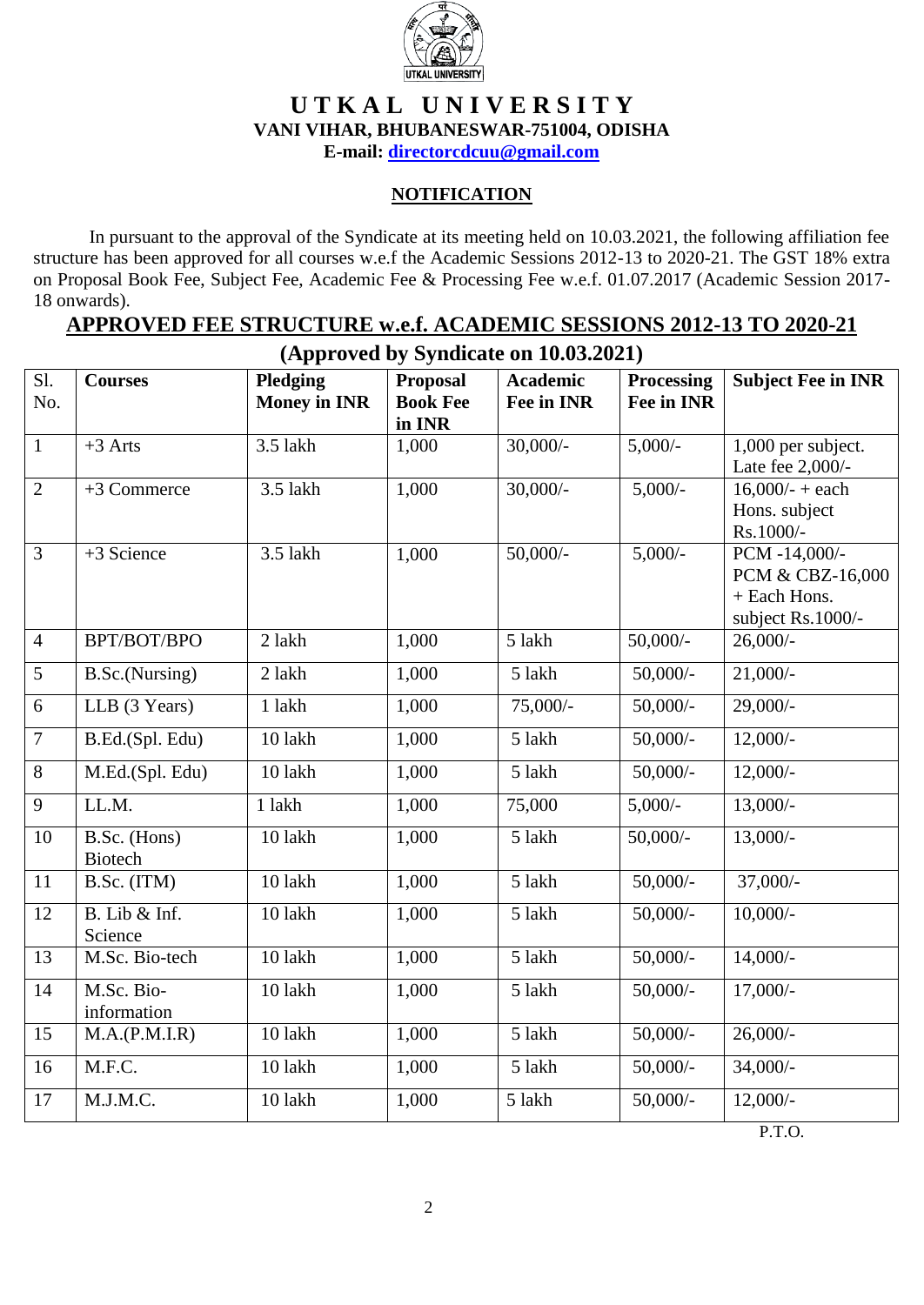| Sl. | Courses                       | Pledging               | Proposal                  | Academic      | Processing            | Subject Fee in    |
|-----|-------------------------------|------------------------|---------------------------|---------------|-----------------------|-------------------|
| No. |                               | Money in<br><b>INR</b> | <b>Book Fee</b><br>in INR | Fee in INR    | Fee in INR            | <b>INR</b>        |
| 18  | <b>BSW</b>                    | 10 lakh                | 1,000                     | 5 lakh        | $50,000/$ -           | $19,000/-$        |
| 19  | <b>MSW</b>                    | 10 lakh                | 1,000                     | 5 lakh        | $50,000/-$            | $12,000/-$        |
| 20  | MA(T.A)                       | 10 lakh                | 1,000                     | 5 lakh        | $50,000/$ -           | $12,000/-$        |
| 21  | M.A. (Social Comm.)           | 10 lakh                | 1,000                     | 5 lakh        | $50,000/$ -           | $12,000/-$        |
| 22  | <b>MHA</b>                    | 10 lakh                | 1,000                     | 5 lakh        | $50,000/$ -           | $13,000/-$        |
| 23  | M. Sc. (Nursing)              | 10 lakh                | 1,000                     | 5 lakh        | $50,000/-$            | $17,000/-$        |
| 24  | <b>BASLP</b>                  | 10 lakh                | 1,000                     | 5 lakh        | $50,000/$ -           | $24,000/-$        |
| 25  | <b>MASLP</b>                  | 10 lakh                | 1,000                     | 5 lakh        | $50,000/$ -           | $14,000/-$        |
| 26  | <b>MBBS</b>                   | 10 lakh                | 1,000                     | 5 lakh        | $50,000/$ -           | $16,000/-$        |
| 27  | <b>BAMS</b>                   | 10 lakh                | 1,000                     | 5 lakh        | $50,000/-$            | $18,000/-$        |
| 28  | <b>BHMS</b>                   | 10 lakh                | 1,000                     | 5 lakh        | $50,000/$ -           | $18,000/-$        |
| 29  | <b>BDS</b>                    | 10 lakh                | 1,000                     | 5 lakh        | $50,000/$ -           | $19,000/-$        |
| 30  | <b>BCA</b>                    | 2 lakh                 | 1,000                     | 2 lakh        | $25,000/-$            | $31,000/-$        |
| 31  | <b>BBA</b>                    | 2 lakh                 | 1,000                     | 2 lakh        | $25,000/-$            | $30,000/-$        |
| 32  | <b>PGDCA</b>                  | 2 lakh                 | 1,000                     | 2 lakh        | $25,000/-$            | $12,000/-$        |
| 33  | M.Sc.(Life Science)           | 10 lakh                | 1,000                     | 5 lakh        | $50,000/$ -           | $25,000/-$        |
| 34  | M.Sc.(Comp.Science)           | 10 lakh                | 1,000                     | 5 lakh        | $50,000$ <sup>-</sup> | 24,000/-          |
| 35  | 2 year MBA                    | 10 lakh                | 1,000                     | 5 lakh        | $50,000/$ -           | $34,000/-$        |
| 36  | B.Ed. & B. P. Ed              | 10 lakh                | 1,000                     | 5 lakh        | $50,000/$ -           | $12,000/-$        |
| 37  | I.M.B.A.                      | 10 lakh                | 1,000                     | 5 lakh        | $50,000/$ -           | $34,000/-$        |
| 38  | 4 year BA, B.Sc.B. Ed         | 10 lakh                | 1,000                     | 5 lakh        | $50,000/$ -           | $12,000/-$        |
| 39  | Mathematics & Data<br>Science | 10 lakh                | 1,000                     | 5 lakh        | $50,000/$ -           | 34,000/-          |
| 40  | M Phil. Odia                  | 3.5 lakh               | 1,000                     | $30,000/$ -   | $5,000/-$             | 1,000/-each paper |
| 41  | M Phil. English               | 3.5 lakh               | 1,000                     | $30,000/$ -   | $5,000/-$             | 1,000/-each paper |
| 42  | M Phil. Geography             | 3.5 lakh               | 1,000                     | $30,000/$ -   | $5,000/-$             | 1,000/-each paper |
| 43  | M Phil. Commerce              | 3.5 lakh               | 1,000                     | $30,000/$ -   | $5,000/-$             | 1,000/-each paper |
| 44  | Arts P.G                      | 3.5 lakh               | 1,000                     | $30,000/$ -   | $5,000/-$             | $20,000/$ -       |
| 45  | Commerce P.G.                 | 3.5 lakh               | 1,000                     | $30,000/$ -   | $5,000/-$             | $20,000/-$        |
| 46  | Science P.G.                  | 3.5 lakh               | 1,000                     | $50,000/$ -   | $5,000/-$             | $20,000/$ -       |
| 47  | 5 Year Integrated Law         | 10 lakh                | 1,000                     | $5,00,000/$ - | $50,000/$ -           | $39,000/-$        |

P.T.O

| $\sim$<br><b>INR</b><br>Drono<br>cademic<br>Subject<br><b>Proces</b><br>.ourses<br>-1r<br>НДД<br>nno<br>wsa<br>UI.<br>$\mathbf{v}$<br>$\mathbf{1}$ |
|----------------------------------------------------------------------------------------------------------------------------------------------------|
|----------------------------------------------------------------------------------------------------------------------------------------------------|